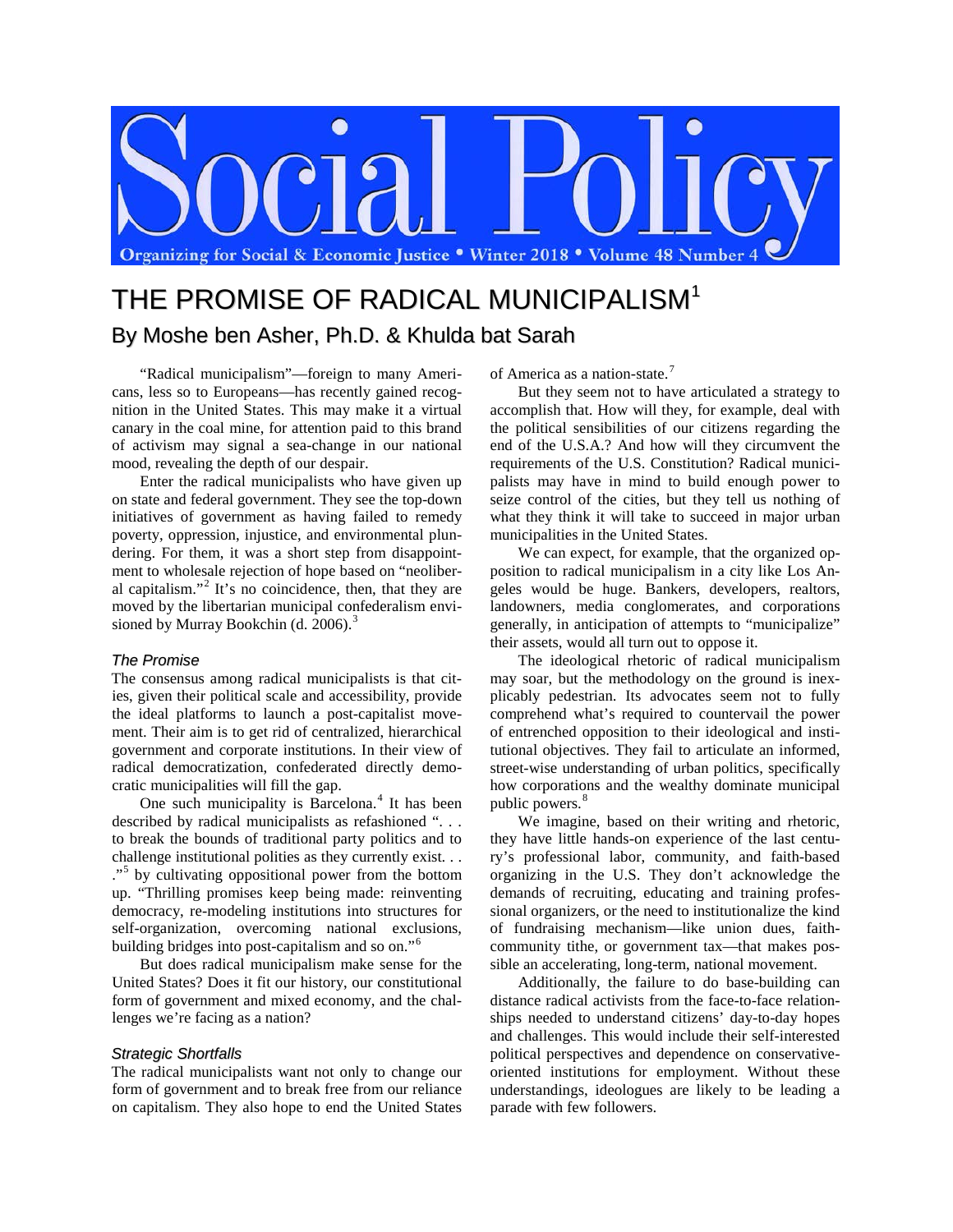But even more critically, radical ideologues seem to be unconscious of or indifferent to the indispensable role played by religious moral vision and morally inspired action, which are the underpinning of virtually all popular movements that achieve substantial progress for the commonweal.

More surprising is that the radical municipalists, as far we can tell, make no distinction between (1) municipalities in polycentric systems, such as our own structure of local, state, and national governments, which are mandated by the U.S. and state constitutions, and (2) municipalities in monocentric states, such as the U.K. and much of the rest of the world.

In the U.K. and virtually everywhere else in Europe, municipalities exist (more or less) as extensions of unitary national governments, which are often administered by liberal parties. These national governments can mandate progressive changes in virtually all local governments.

In the U.S., however, municipalities are mandated by the 50 state governments and subject to their legislatures, which are often dominated by reactionary Republicans elected from rural districts. These municipalities demand a much more sophisticated, long-range organizing strategy.

#### *Municipalities Take Over*

The radical municipalists may see municipalities as the ideal platform from which to launch their movement, but they say little or nothing about who or what will take the place of state and federal government.

Murray Bookchin, whom many regard as the father of radical municipalism, rejected institutional power exercised by governments above the municipal level. He believed ". . . we must . . . end domination and hierarchy at every level.  $\ldots$ ."<sup>[9](#page-4-8)</sup> But he did not say who or what would ensure the lawful behavior needed for political and economic life to continue between municipalities and beyond them.

He did, however, see the necessity for a higher level of municipal *administration*, beyond the local assembly. This higher level would be administered by representatives, designated by the assemblies, who would act without legislative or policy-making powers.

But did he, then, imagine that such confedera-tions<sup>[10](#page-4-9)</sup> would be responsible for the details of public policy now enforced by the states and nation? In California, such an arrangement would make representatives from municipalities responsible for 29 statutory codes, including vehicle, criminal, commercial, elections, family, food and agriculture, and health and safety—to name a few. And then there are all the federal statutory codes, which govern interstate commerce, aviation, postal service, etc. There's no end to it.

Further, did Bookchin anticipate what would happen if municipalities were to take over private enterprise? Should we expect, for instance, that municipalities would assume ownership of previously national airlines, trucking firms, and railroads?

What about natural resources? Are we to assume

that the confederations would be able to settle conflicts over the uneven distribution of resources such as water and mineral-rich wilderness land?

What about atomic waste?

More importantly, did Bookchin also imagine that municipal confederations would cooperate to raise an army in the event of a threat to the country by a foreign power? Or are we to assume that when the nation-state no longer exists, we won't have armed forces. In effect, will the land and all it contains be open for the taking by any malevolent force, internal or external? And if there's no nation-state, would citizens still have "constitutional" rights? And if those rights were violated, what independent judicial power could be called upon to protect them?

What, precisely, qualifies local assemblies to be the sole arbiters of policy that affects much larger geopolitical constituencies?

#### *Tactics as Strategies*

Perhaps, understandably, radical municipalists have decided to participate *in* city governments—not to protest against them or negotiate with them. They have replaced strategy with the tactic of winning municipal elections. However, they don't say how, practically, they will convert the citizenry into a radical electorate to achieve those victories.

The radical municipalists apparently believe that their ideology and democratization rhetoric will, in time, achieve the desired effect—a colossal institutional transformation. They often express enthusiasm for urban municipalities that are becoming democratized, which they believe is ". . . happening in practice in towns and cities all over the world."<sup>[11](#page-4-10)</sup> Their belief mirrors Bookchin's futurism, which appears to be ungrounded in any realistic social strategy or social action methodology. What we're seeing in the much-heralded activity in Barcelona, for example, are informal neighborhood assemblies that serve as the infrastructure of a progressive national political party. This partisan-party development is far from an effective way to permanently end the predations of largely unregulated capital- $\lim^{12}$  $\lim^{12}$  $\lim^{12}$ 

One thing in all this is clear: electing liberals, progressives, or radicals to public office never produces institutionalized directly democratic assemblies. Elected officeholders, regardless of their politics or policy preferences, would as soon catch the plague as diminish their own institutional power.

We, personally, would like to see cities governed more progressively, but we don't have any illusions that electing progressives is going to bring about structural change that will permanently empower the grassroots citizenry or undo the institutionalized inequality of power that is poisoning American life.

In the final analysis, the success or failure of radical municipalism in the United States may depend less on its own limitations or organized opposition to it than on a lack of citizen support, electoral or otherwise. It's highly unlikely to become a popular movement large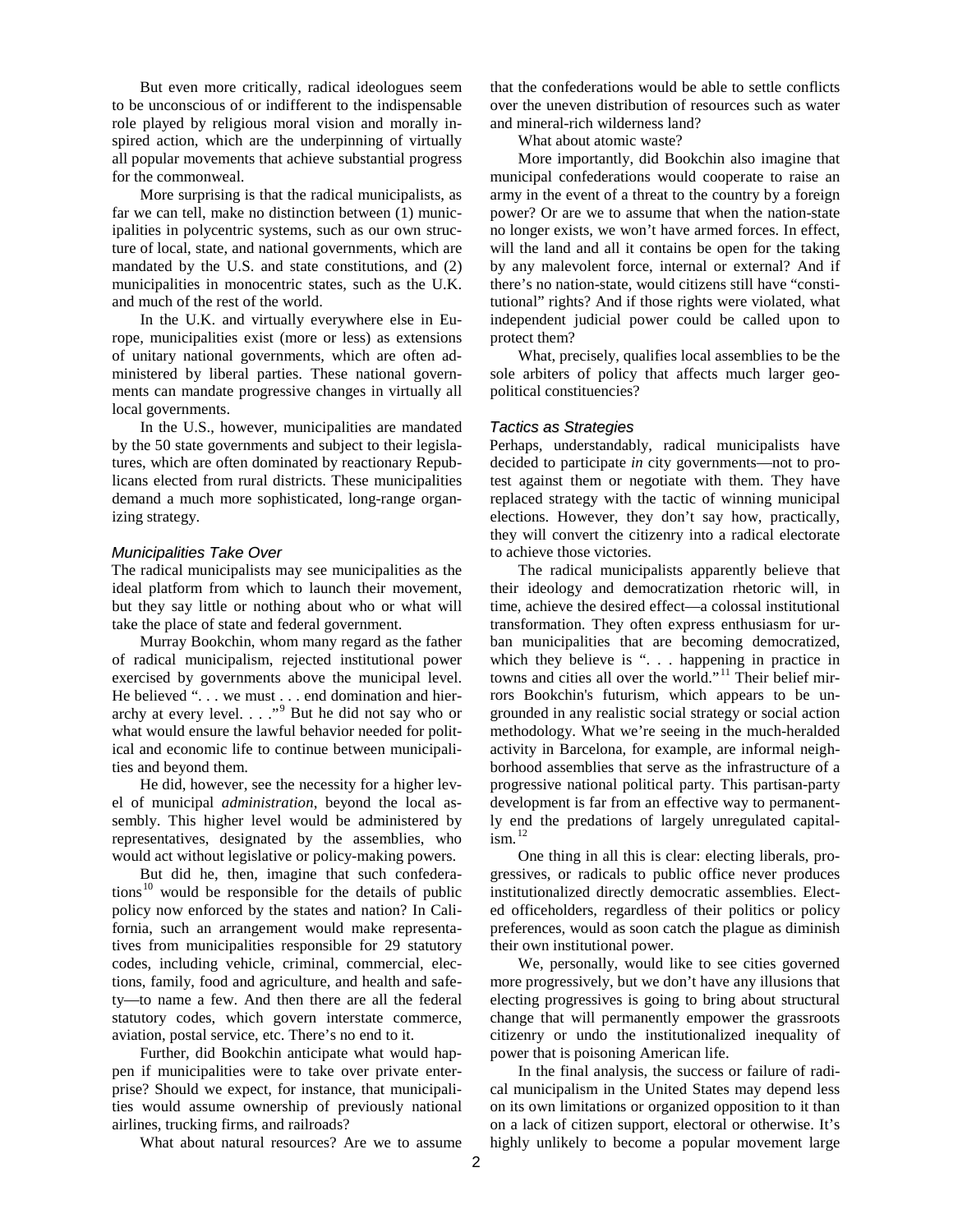enough to overcome the entrenched power of what amounts to a brotherhood of billionaires<sup>[13](#page-4-12)</sup> and their political and corporate cronies.

# *Nonpartisan Public Power*

The radical municipalists may be engaged by the vision of directly democratic municipal assemblies, but we have not been able to find much in their writings about the essential role of public powers.<sup>[14](#page-4-13)</sup> Possibly that's because they have only seen them applied by representative governments corrupted by capitalist interests. Without public powers, those local assemblies amount to nothing more than informal gatherings of similarly interested individuals who may decide to submit a proposal to their local government that *does* exercise public powers.

In fact, beyond New England and Switzerland, directly democratic assemblies with institutionalized pub-lic powers are nonexistent.<sup>[15](#page-4-14)</sup> Moreover, the popular assemblies that do exist within municipal districts and neighborhoods are not promising as institutionalized means of radical, progressive or liberal *structural* empowerment. [16](#page-4-15) These celebrated assemblies will not fulfill the promise of radical municipalism because, without exception, they are designed to be advisory, imper-manent, without vested public powers, and toothless.<sup>[17](#page-4-16)</sup>

The radicals wax enthusiastic about the history of directly democratic assemblies that ". . . began small, local, and seemingly up against impossible odds."<sup>[18](#page-4-17)</sup> But they seem to ignore the fact that such assemblies were almost always "crushed" by judicial, police, and military forces, controlled by elites who used national partisan parties—both right and left—to centralize the public power in their own hands. $19$ 

More importantly, institutionally empowered directly democratic assemblies, by definition, are nonpartisan. The assumption of the radical municipalists, however, is that their assemblies will be politically progressive. The radicals may claim to be dedicated to giving a voice to the aspirations of the people, but it's clear they expect those aspirations and that voice to agree with them, to be anti-capitalist, libertarian, and ecologically progressive.

Academic and professional proponents of municipal reform argue, however, and they cite peer-reviewed research, that direct democracy is much more likely to produce conservative or reactionary commitments. Our experience is that the demos in this country is neither inherently progressive nor reactionary on issues—it is nonpartisan.

#### *The Promise of Direct Democracy*

Whatever the benefits of directly democratic assemblies, we are not going to eliminate the nation-state for the sake of a radical ideology. That would be a mistake of historic proportions and it is a political absurdity. Moreover, we are not going to trade a mixed economic system for one that is libertarian. That would be another monumental mistake. Both proposals would strain credulity to the breaking point for almost all Americans.

What we should be seeking in both the political and economic spheres is (1) a mixed economy, as we have now, but with substantially more governmental regulation of capitalism;<sup>[20](#page-4-19)</sup> and  $(2)$  a deepening of democracy through the institutionalization of public powers in directly democratic, nonpartisan assemblies, acting as a lower tier of metropolitan government. $^{21}$  $^{21}$  $^{21}$ 

Thankfully, the United States has a four-centuryold model of direct democracy, which is based on a common moral-spiritual vision of public life, a shared history of building family and community, a recognition of the need for mutual aid to deal with common problems, and a practice of *advisory* leadership.[22](#page-4-21)

That tradition conclusively demonstrates that partisan ideologues are persona non grata in directly democratic assemblies. As confirmed in the experience of "open" New England towns, ideological purists capitalist, socialist, libertarian, or whatever—find themselves without intellectual maneuvering room in the pragmatic dialogue and decision-making of the demos.

#### *A Strategy for Direct Democracy*

How can we build on our four-century history of direct democracy in New England to achieve directly democratic metropolitan government throughout the country?

Whatever else we might say, institutionalizing directly democratic assemblies with public powers will require a strategic, multi-decade, professionally organized movement—not simply an ideological vision.<sup>2</sup>

If the directly democratic assemblies of the future are to emerge as nonpartisan, the organizing that promotes their formation must have a history of nonpartisanship. The assemblies they organize must have a commitment to equality, equity, accountability, efficiency, and economy.

Lastly, the vanguard organizing ideally would be undertaken by recognized and respected professionalorganizer networks that do the following:

- Establish durable organizations in long-lived communities of shared values and interests in virtually every major metropolitan area of the country;
- Promote a compelling moral-spiritual vision;
- Recruit and train thousands of leaders and members;
- Develop in-depth knowledge and skills with which to mentor grassroots leaders;
- Mobilize tens of thousands of citizens in disciplined actions to challenge and negotiate with decision-makers;
- Sustain decades-long, multi-issue campaigns aimed to serve the commonweal; $^{24}$  $^{24}$  $^{24}$
- Include diverse populations in their membership, leadership, and professional staff; and
- Educate the public to understand and support political and social movement.

In face-to-face democracy, as de Tocqueville observed: ". . . people both learn the skills of citizenship and develop a taste for freedom; thereafter they form an active rather than deferential, apathetic, or privatized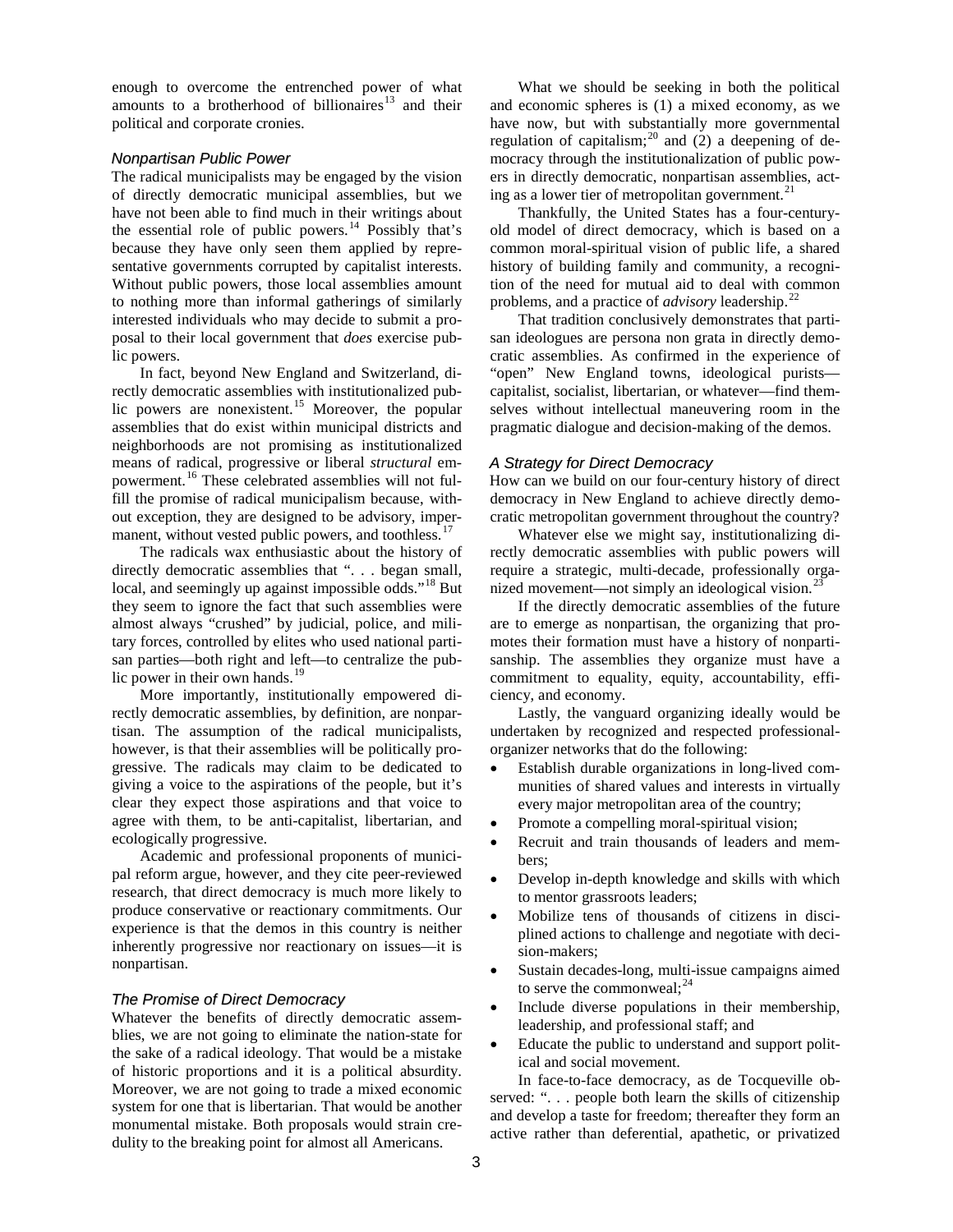constituency for state and national representation, an engaged public for national issues."<sup>[25](#page-4-24)</sup>

Our organizing mission for this century should be to rebuild the institutions of democracy at their roots. We can begin by ensuring that every citizen is permanently empowered to act politically, as a fully endowed

 $\overline{a}$ 

human being and as a member of a directly democratic assembly with institutionalized public powers. Nothing we have been doing can take the place of institutionalizing directly democratic political roles, rights, and resources for every citizen.

<sup>6</sup> Norma Tiedemann, "Why is municipalism thriving?" *engagée*, 6/7:53-54 (April 30, 2018)

[https://issuu.com/engage/docs/engage\_e\_6\_7\_issuu]. According to Antonia Casellas in "Urban Development, Power Coalitions and Citizen Participation in Barcelona: A Narrative from a Critical Geography Approach," *Boletin de la Asociación Geógrafos Españoles*, 70:457-462 (2016), p. 461: ". . . preference formation in local politics has emphasized economic growth above redistributive policies. This dynamic is criticized by community groups, but their ability to influence urban policies has been limited. Since the early 1990s, citizen participation in urban policies has lost the capacity to act and influence the urban agenda. As demonstrated by the nature of the projects in the city, beyond the protocol of the participatory process, citizens' participatory inclusion does not influence the decisions of policy makers because they lack the capital or technical resources valued by growth coalitions. As a result, community participation has been excluded from the mechanisms that generate the city's visions and strategies."

<sup>8</sup> That is, the powers exercised by governments, including law-making, taxing, appropriating and spending public funds, policing, taking property by eminent domain, and marketing bonds that pay non-taxable interest.<br>9 Quoted in Debbie Bookchin, "Radical Municipalism: The Future We Deserve," ROAR, Issue #6 (July 21, 2017).

<sup>&</sup>lt;sup>1</sup> This article has been updated since originally published in *Social Policy*.<br>
<sup>2</sup> See David M. Kotz, *The Rise and Fall of Neoliberal Capitalism* (Cambridge, MA: Harvard University Press, 2015).<br>
<sup>3</sup> For our critique

 $4\overline{W}$  have chosen not to discuss Rojava, the Democratic Federation of Northern Syria, in the more or less autonomous region of Northern Syria, because we believe the developments there cannot be generalized to industrialized Western democracies that have powerful, stable national governments.<br><sup>5</sup> Masha Gessen, "Barcelona's Experiment in Radical Democracy," *The New Yorker* (August 6, 2018)<br>[https://www.newyorker.com/news/our-columnists/barcelonas-experiment-in-radical

<sup>&</sup>lt;sup>7</sup> Not all of Bookchin's admirers expect libertarian municipal confederations to replace the nation-state. See, for example, Damian White, "Murray Bookchin's New Life," Jacobin (July 11, 2016) [https://www.jacobinmag.com/2016/07/murray-bookchinecology-kurdistan-pkk-rojava-technology-environmentalism-anarc/], in which he asserts: "Rather than fetish a municipal route to social change, this will have to involve many partners at many spatial scales of politics to facilitate social, technological, and ecological transformations. Most critically, the state—where it exists and where it is still relatively open to influence by pro-<br>gressive forces—is going to play a *central role* in this transition."

<sup>[</sup>https://roarmag.org/magazine/debbie-bookchin-municipalism-rebel-cities/]<br><sup>10</sup> Bookchin's vision of directly democratic municipalities requires the establishment of larger confederations, which would enable essential government functions beyond the municipality. What the radical municipalists may not recognize is that the U.S. has had two notable and widely studied experiences of failed confederation: the first, the Articles of Confederation, the new country's first constitution; and the second, secessionist Confederate States of America. Although the reasons for their failures are obviously complex, we know generally that governance of large populations by confederation of lesser jurisdictions is a rec-<br>ipe for division and immobilization. The United Nations is a perfect example of a dysfunction

<sup>&</sup>lt;sup>11</sup> Luke Carter, "Radical Municipalism: Fearless Cities," Stir to Action (Autumn 2017)

<sup>[</sup>https://www.stirtoaction.com/article/fearless-cities]. <sup>12</sup> We recognize the value of building or rebuilding partisan-party infrastructure, which has been amply demonstrated by the Democratic sweep of the 2018 mid-term election. See Charlotte Alter, "How the Anti-Trump Resistance Is Organizing Its Outrage," *Time* (October 18, 2018) [time.com/longform/democrat-midterm-strategy/]. It's reasonable to assume, however, that this Democratic infrastructure-building project, largely driven by outrage over Trump, will have little or no longevity beyond the 2018 top-down-driven mobilization. As noted by Henry Giroux, "Trump and the Ghosts of the Past in Fascist America," *Tikkun* (November 6, 2018) [https://www.tikkun.org/nextgen/trump-and-the-ghosts-of-the-past-in-fascist-america]: ". . . elections may offer some immediate relief if not short-term checks on authoritarian power, but in the long run they will do little to alter its fundamental structures, institutions, power, and grasp on the American public."<br><sup>13</sup> See Benjamin I. Page, Jason Seawright, and Matthew J. Lacombe, "Stealth Politics by U.S. Billionaires," Paper prepared for

delivery at the annual meetings of the American Political Science Association, San Francisco, September 2-6, 2015 [https://www.demos.org/sites, default/files/imce/ForbesStealthPoliticsAPSA2015August27FINAL\_Updated.pdf], and *Billionaires and Stealth Politics* (Chicago: University of Chicago Press, 2018). Our reference to a "brotherhood" is meant to convey not only that U.S. billionaires have common interests about which they communicate with one another, both formally and informally, but that they have a common purpose, plan, and operation, with roots extending back more than a century and a half, and on which they have been singularly focused for much of the latter half of the 20<sup>th</sup> century and up to the present. It is in their libertarian-ideological and material-interest DNA to unalterably oppose ". . . any group [such as unions and political reformers] or government meddling with the market" (loc. 36 in citation below), and to use any available means to manipulate law and policy to insulate themselves and their wealth from government regulation—thus enjoying, deservedly in their opinion, the benefits of their elite status as an entirely unencumbered propertied class. See Nancy MacLean, "*Democracy in Chains, the Deep History of the Radical Right's Stealth Plan for America* (New York: Penguin Books, 2017) [Kindle version].